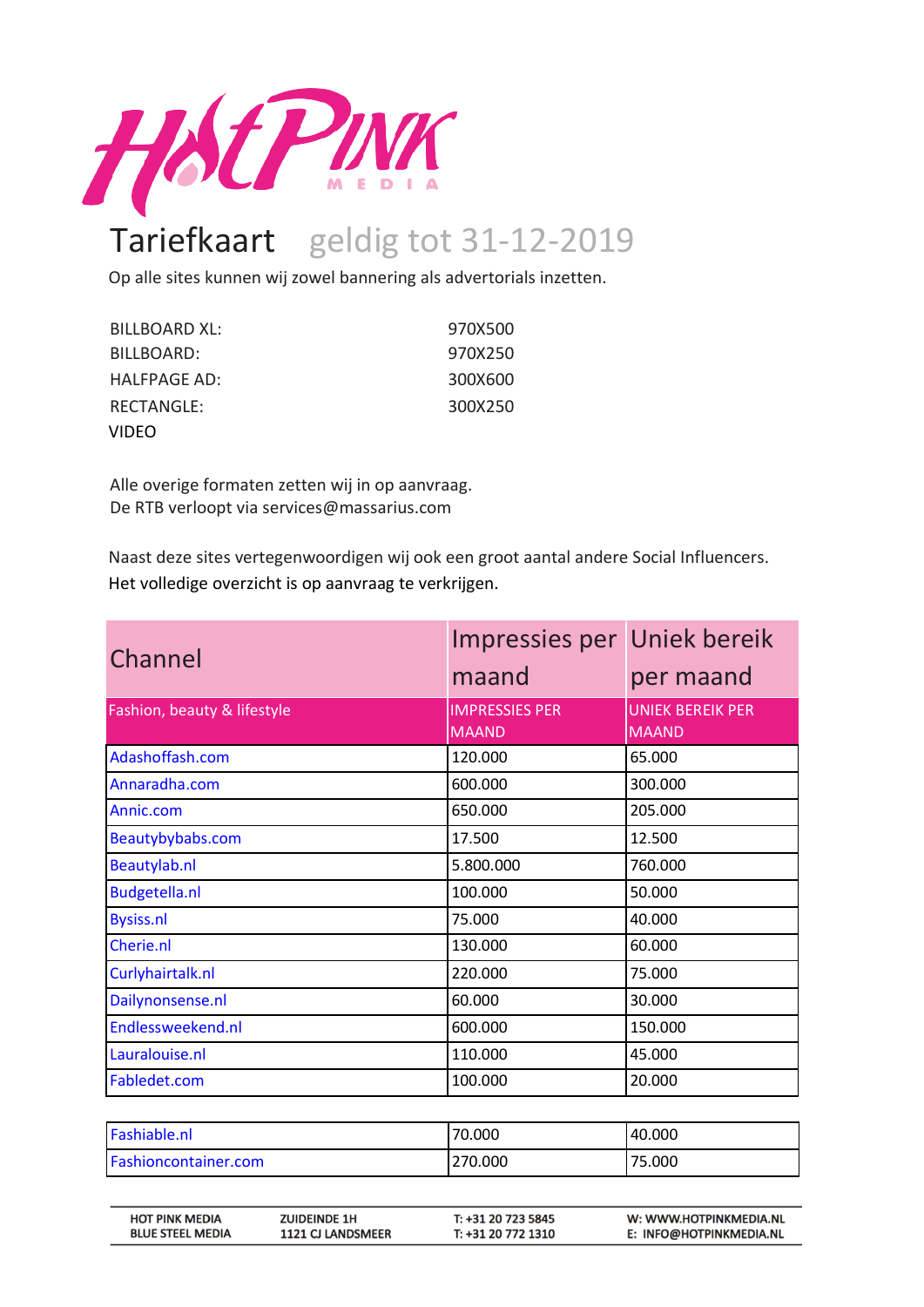| Fashioninsider.nl       | 120.000   | 60.000  |
|-------------------------|-----------|---------|
| Fashionlab.nl           | 1.500.000 | 400.000 |
| Favouritesbydaphne.nl   | 180.000   | 65.000  |
| Fitdutchies.nl          | 500.000   | 95.000  |
| Followfashion.nl        | 320.000   | 95.000  |
| Fromhatstoheels.com     | 100.000   | 60.000  |
| Girlonkicks.com         | 100.000   | 45.000  |
| Glamourista.nl          | 460.000   | 100.000 |
| Huisvlijt.com           | 130.000   | 94.000  |
| Hu-sch.nl               | 150.000   | 55.000  |
| Inspirationtolive.nl    | 100.000   | 40.000  |
| Kimterstege.nl          | 120.000   | 50.000  |
| Kelpasdiary.com         | 40.000    | 15.000  |
| Lauraponticorvo.nl      | 200.000   | 90.000  |
| Ladify.nl               | 45.000    | 20.000  |
| Laylacelik.nl           | 35.000    | 15.000  |
| Lindsayvallen.nl        | 65.000    | 25.000  |
| Liefslaura.nl           | 160.000   | 40.000  |
| Lifestylelou.com        | 75.000    | 45.000  |
| Lisanneleeft.nl         | 90.000    | 30.000  |
| Maycate.com             | 120.000   | 55.000  |
| Muriellemagazine.com    | 110.000   | 60.000  |
| Mydailyfashiondosis.com | 120.000   | 65.000  |
| Mynd.nu                 | 300.000   | 250.000 |
| Nathalie-Kemna.nl       | 45.000    | 45.000  |
| Nikkietutorials.com     | 1.500.000 | 300.000 |
| Queenofjetlags.com      | 250.000   | 90.000  |
| Saarmagazine.nl         | 450.000   | 150.000 |
| Seebymiriam.nl          | 30.000    | 12.000  |
| Shopkaart.nl            | 110.000   | 50.000  |
| Sharonvanbommel.nl      | 120.000   | 60.000  |
| Shemagazine.nl          | 200.000   | 40.000  |
| Sweetsuzie.nl           | 30.000    | 18.000  |
| Thebeautyassistant.nl   | 20.000    | 16.000  |
| Thebudgetlife.nl        | 17.000    | 10.000  |
| Thehouseofkelly.com     | 6.000     | 2.000   |
| Themodelconvention.nl   | 25.000    | 25.000  |
| Toeps.nl                | 150000    | 75.000  |
| Trendystyle.net         | 1.800.000 | 400.000 |

| <b>HOT PINK MEDIA</b>   | <b>ZUIDEINDE 1H</b>      | T: +31 20 723 5845 | W: WWW.HOTPINKMEDIA.NL  |
|-------------------------|--------------------------|--------------------|-------------------------|
| <b>BLUE STEEL MEDIA</b> | <b>1121 CJ LANDSMEER</b> | T: +31 20 772 1310 | E: INFO@HOTPINKMEDIA.NL |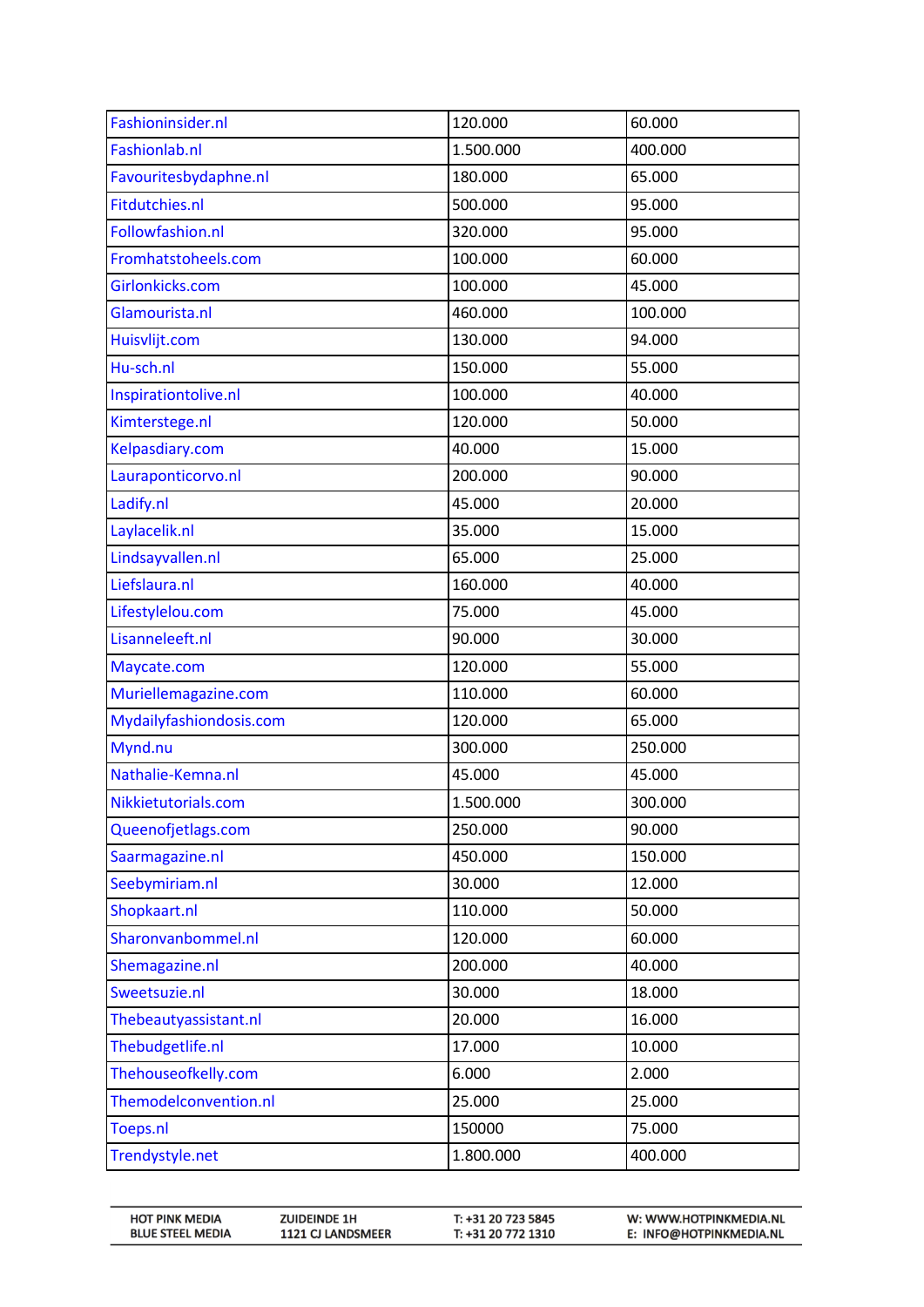| Twinkelbella.nl | 190.000    | 110.000   |
|-----------------|------------|-----------|
| Vivonline.nl    | 190.000    | 120.000   |
| Run of channel  | 21.483.500 | 6.126.500 |
| Trndzine.com    | 90.000     | 45.000    |
| Tutje.nl        | 120.000    | 50.000    |

| Channel                     | Impressies per Uniek bereik           |                                         |
|-----------------------------|---------------------------------------|-----------------------------------------|
|                             | maand                                 | per maand                               |
| Fit, food & health          | <b>IMPRESSIES PER</b><br><b>MAAND</b> | <b>UNIEK BEREIK PER</b><br><b>MAAND</b> |
| Boostyourhealth.nl          | 140.000                               | 35.000                                  |
| Buikspierentraining.nl      | 80.000                                | 40.000                                  |
| Chefsquarter.nl             | 45.000                                | 25.000                                  |
| Dieet.blog.nl               | 90.000                                | 50.000                                  |
| Fit.nl                      | 900.000                               | 450.000                                 |
| Fitdutchies.nl              | 500.000                               | 95.000                                  |
| Followfitgirls.com          | 220.000                               | 70.000                                  |
| Foodly.nl                   | 75.000                                | 40.000                                  |
| Girlonkicks.com             | 100.000                               | 45.000                                  |
| Healthinut.com              | 55.000                                | 30.000                                  |
| Hotspotjes.nl               | 25.000                                | 12.000                                  |
| Koken.blog.nl               | 60.000                                | 40.000                                  |
| Mynd.nu                     | 300.000                               | 250.000                                 |
| Renmamaren.com              | 35.000                                | 20.000                                  |
| Shemagazine.nl              | 200.000                               | 40.000                                  |
| Vivonline.nl                | 190.000                               | 120.000                                 |
| Run of channel              | 3.495.000                             | 1.552.000                               |
|                             | Impressies per Uniek bereik           |                                         |
| Channel                     | maand                                 | per maand                               |
| Millennial moms & lifestyle | <b>IMPRESSIES PER</b>                 | <b>UNIEK BEREIK PER</b>                 |
|                             | <b>MAAND</b>                          | <b>MAAND</b>                            |
| Annic.com                   | 650.000                               | 205.000                                 |
| Arankaworld.com             | 9.000                                 | 3.000                                   |
| Babyenkind.nl               | 200.000                               | 90.000                                  |
| Beautylab.nl                | 5.800.000                             | 760.000                                 |
| Hetmoederfront.nl           | 10.000                                | 5.000                                   |
| Hipenhot.nl                 | 80.000                                | 50.000                                  |

| <b>HOT PINK MEDIA</b>   | <b>ZUIDEINDE 1H</b>      | T: +31 20 723 5845 | W: WWW.HOTPINKMEDIA.NL  |
|-------------------------|--------------------------|--------------------|-------------------------|
| <b>BLUE STEEL MEDIA</b> | <b>1121 CJ LANDSMEER</b> | T: +31 20 772 1310 | E: INFO@HOTPINKMEDIA.NL |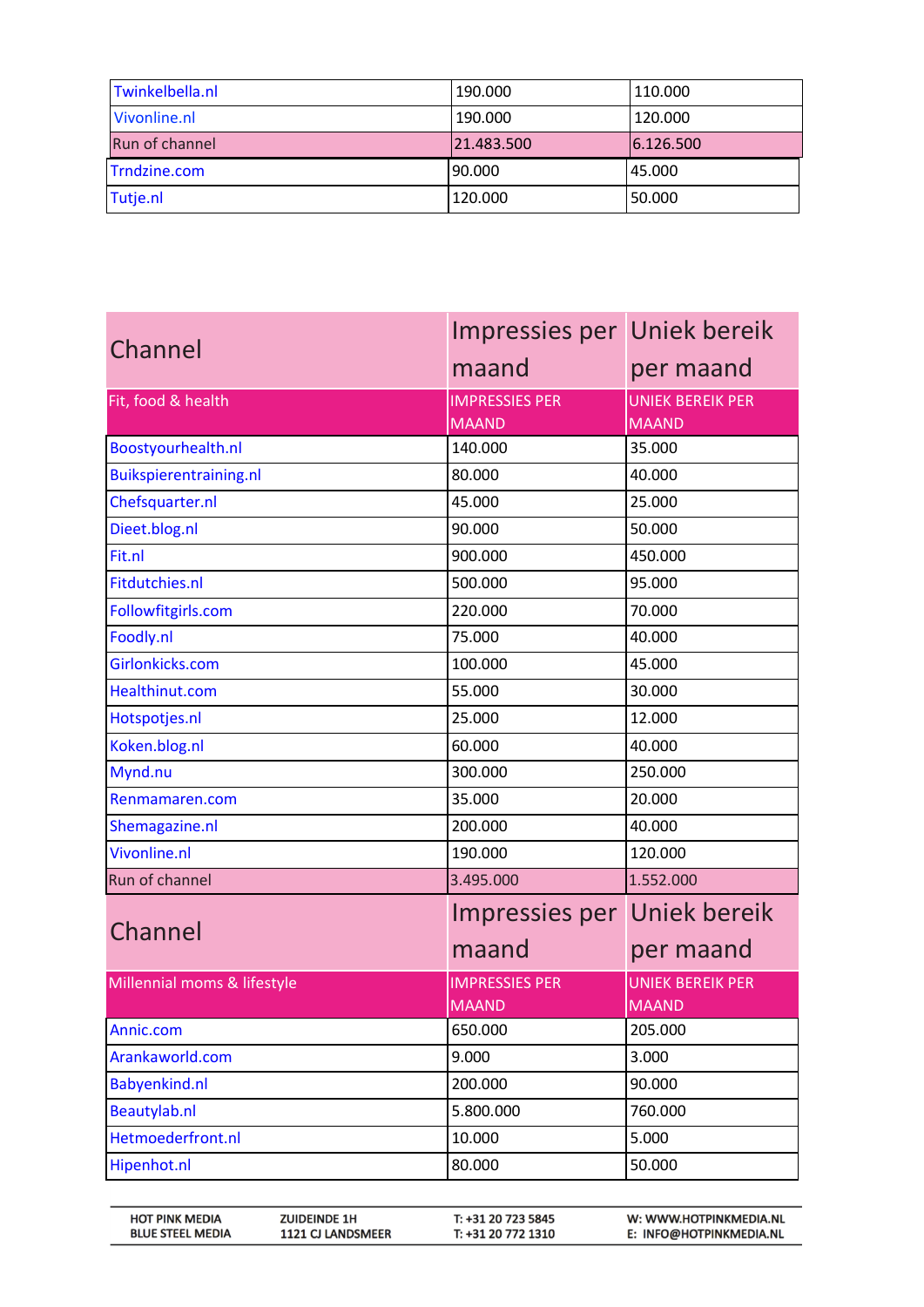| Hu-sch.nl       | 40.000  | 15.000 |
|-----------------|---------|--------|
| Ikenmama.nl     | 480.000 | 75.000 |
| Joyfromjoyce.nl | 95.000  | 21.000 |
| Karenz.nl       | 120.000 | 65.000 |
| Kidseropuit.nl  | 35.000  | 20.000 |

| Kindermodeblog.nl     | 170.000    | 65.000    |
|-----------------------|------------|-----------|
| Kindermusthaves.nl    | 160.000    | 45.000    |
| Kindjeopkomst.nl      | 700.000    | 200.000   |
| Leukmetkids.nl        | 90.000     | 35.000    |
| Lifestylelou.com      | 75.000     | 45.000    |
| Madebymalou.nl        | 65.000     | 20.000    |
| Mamablogger.nl        | 90.000     | 25.000    |
| Mamaglossy.nl         | 320.000    | 65.000    |
| Mamaisthuis.nl        | 75.000     | 40.000    |
| Mamarazzi-mag.nl      | 12.000     | 6.000     |
| Mamatothemax.nl       | 150.000    | 55.000    |
| Mamsatwork.nl         | 50.000     | 25.000    |
| Manontilstra.nl       | 250.000    | 180.000   |
| Meisje-eigenwijsje.nl | 34.000     | 15.000    |
| Me-to-we.nl           | 1.200.000  | 350.000   |
| Mommytobe.nl          | 60.000     | 35.000    |
| Pinkit.nl             | 75.000     | 40.000    |
| Pretapregnant.com     | 150.000    | 90.000    |
| Renmamaren.com        | 35.000     | 20.000    |
| Roosnayara.nl         | 50.000     | 30.000    |
| The-mom.com           | 85.000     | 30.000    |
| Thehouseofkelly.com   | 6.000      | 2.000     |
| Themommydiaries       | 145.000    | 50.000    |
| Themommydiaries.nl    | 85.000     | 45.000    |
| Tishiergeenhotel.nl   | 300.000    | 100.000   |
| Trendymommy.nl        | 310.000    | 65.000    |
| Twinkelbella.nl       | 190.000    | 110.000   |
| Urbanmoms.nl          | 40.000     | 15.000    |
| Vivonline.nl          | 190.000    | 120.000   |
| Voormamasdoormamas.nl | 17.000     | 25.000    |
| Voormijnkleintje.nl   | 185.000    | 60.000    |
| Run of channel        | 12.963.000 | 3.342.000 |

| <b>HOT PINK MEDIA</b>   | <b>ZUIDEINDE 1H</b>      | T: +31 20 723 5845 | W: WWW.HOTPINKMEDIA.NL  |
|-------------------------|--------------------------|--------------------|-------------------------|
| <b>BLUE STEEL MEDIA</b> | <b>1121 CJ LANDSMEER</b> | T: +31 20 772 1310 | E: INFO@HOTPINKMEDIA.NL |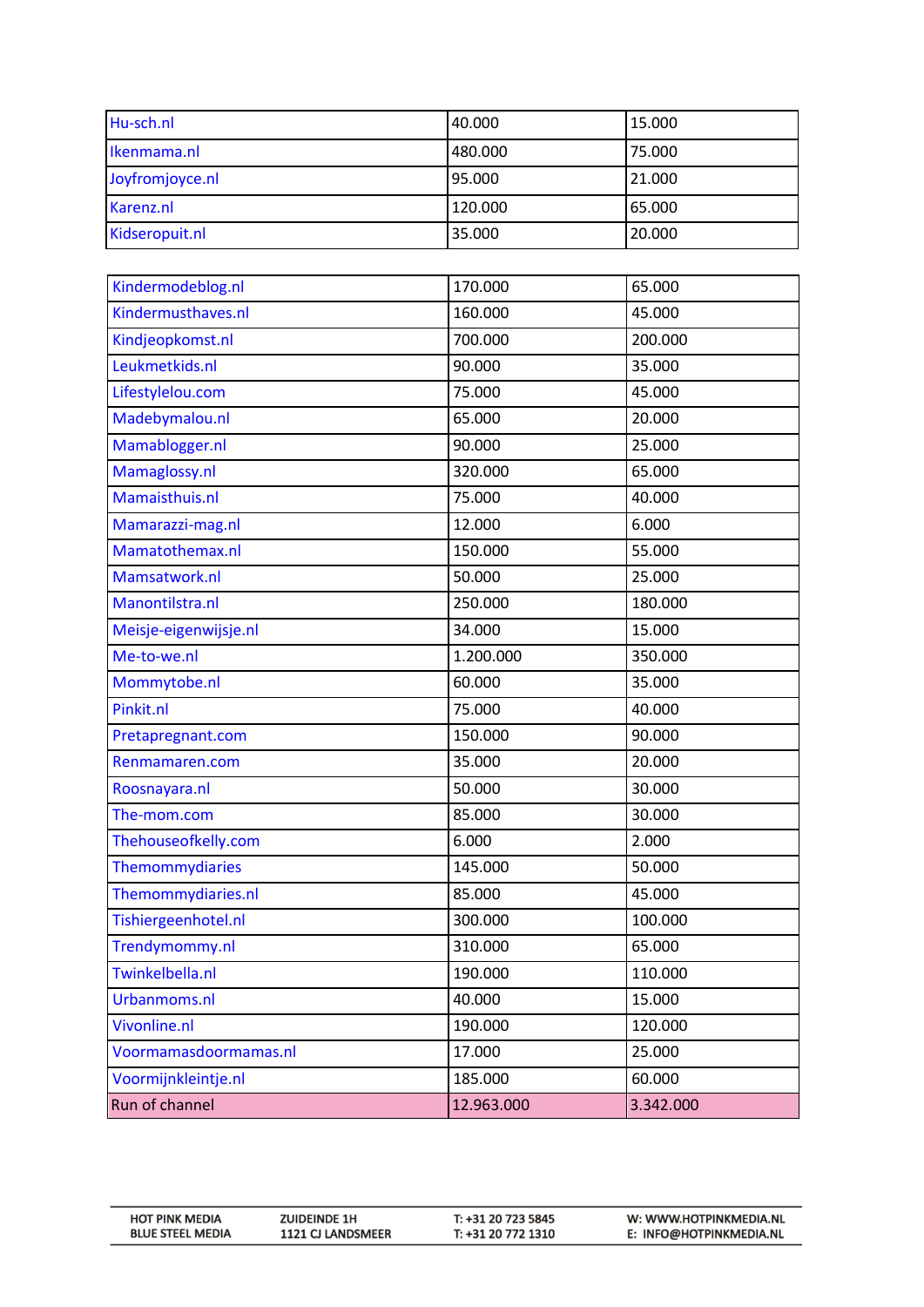| Channel           | Impressies per Uniek bereik<br>maand  | per maand    |
|-------------------|---------------------------------------|--------------|
| Teens & lifestyle | IMPRESSIES PER MAAND UNIEK BEREIK PER | <b>MAAND</b> |
| Cosmogirl.nl      | 88.000                                | 24.000       |
| Girlz.nl          | 990.000                               | 114.000      |
| Hitkrant.nl       | 150.000                               | 50.000       |
| Meidenmagazine.nl | 191.000                               | 100.000      |
| Run of channel    | 1.419.000                             | 288.000      |

| Channel              | Impressies per Uniek bereik                  |           |
|----------------------|----------------------------------------------|-----------|
|                      | maand                                        | per maand |
| Travel & lifestyle   | <b>IMPRESSIES PER MAAND UNIEK BEREIK PER</b> | MAAND     |
| Dailynonsense.nl     | 60.000                                       | 30.000    |
| Fashioncontainer.com | 270.000                                      | 75.000    |
| Hotspotjes.nl        | 25.000                                       | 12.000    |
| Me-to-we.nl          | 1.200.000                                    | 350.000   |
| Saarmagazine.nl      | 450.000                                      | 150.000   |
| Skiinformatie.nl     | 170.000                                      | 100.000   |
| Travellab.nl         | 210.000                                      | 50.000    |
| Whatabouther.nl      | 200.000                                      | 100.000   |
| Run of channel       | 2.665.000                                    | 892.000   |

| <b>HOT PINK MEDIA</b>   | <b>ZUIDEINDE 1H</b>      | T: +31 20 723 5845 | W: WWW.HOTPINKMEDIA.NL  |
|-------------------------|--------------------------|--------------------|-------------------------|
| <b>BLUE STEEL MEDIA</b> | <b>1121 CJ LANDSMEER</b> | T: +31 20 772 1310 | E: INFO@HOTPINKMEDIA.NL |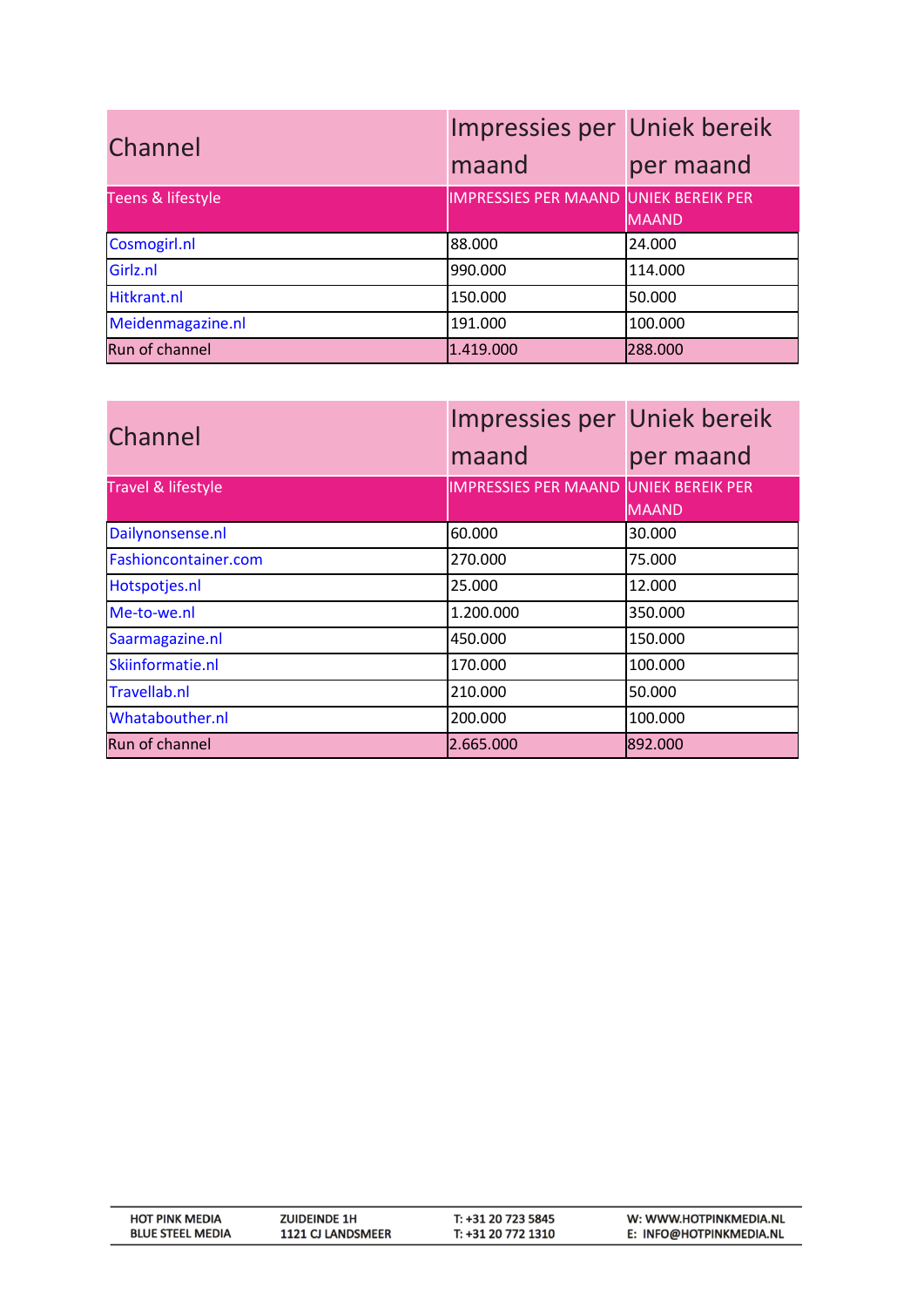## BLUE STEI M B D

## Tariefkaart geldig tot 31-12-2019

Op alle sites kunnen wij zowel bannering als advertorials inzetten.

| BILLBOARD XL: | 970X500 |
|---------------|---------|
| BILLBOARD:    | 970X250 |
| HALFPAGE AD:  | 300X600 |
| RECTANGLE:    | 300X250 |
| <b>VIDEO</b>  |         |

Alle overige formaten zetten wij in op aanvraag. De RTB verloopt via services@massarius.com

Naast deze sites vertegenwoordigen wij ook een groot aantal andere Social Influencers. Het volledige overzicht is op aanvraag te verkrijgen.

| Channel          | Impressies per Uniek bereik           |                                         |
|------------------|---------------------------------------|-----------------------------------------|
|                  | maand                                 | per maand                               |
| Uitgaan & muziek | <b>IMPRESSIES PER</b><br><b>MAAND</b> | <b>UNIEK BEREIK PER</b><br><b>MAAND</b> |
| Guestzone.nl     | 1.500.000                             | 150.000                                 |
| Partyflock.nl    | 29.000.000                            | 1.000.000                               |
| Xtraradio.nl     | 975.000                               | 725.000                                 |
| Prutsfm.nl       | 2.500.000                             | 300.000                                 |
| Wildhitradio.nl  | 300.000                               | 100.000                                 |
| Run of channel   | 34.275.000                            | 2.275.000                               |
| Channel          | Impressies per                        | <b>Uniek bereik</b>                     |
|                  | maand                                 | per maand                               |
| lifestyle Mannen | <b>IMPRESSIES PER</b><br><b>MAAND</b> | <b>UNIEK BEREIK PER</b><br><b>MAAND</b> |

| <b>HOT PINK MEDIA</b>   | <b>ZUIDEINDE 1H</b>      | T: +31 20 723 5845 | W: WWW.HOTPINKMEDIA.NL  |
|-------------------------|--------------------------|--------------------|-------------------------|
| <b>BLUE STEEL MEDIA</b> | <b>1121 CJ LANDSMEER</b> | T: +31 20 772 1310 | E: INFO@HOTPINKMEDIA.NL |